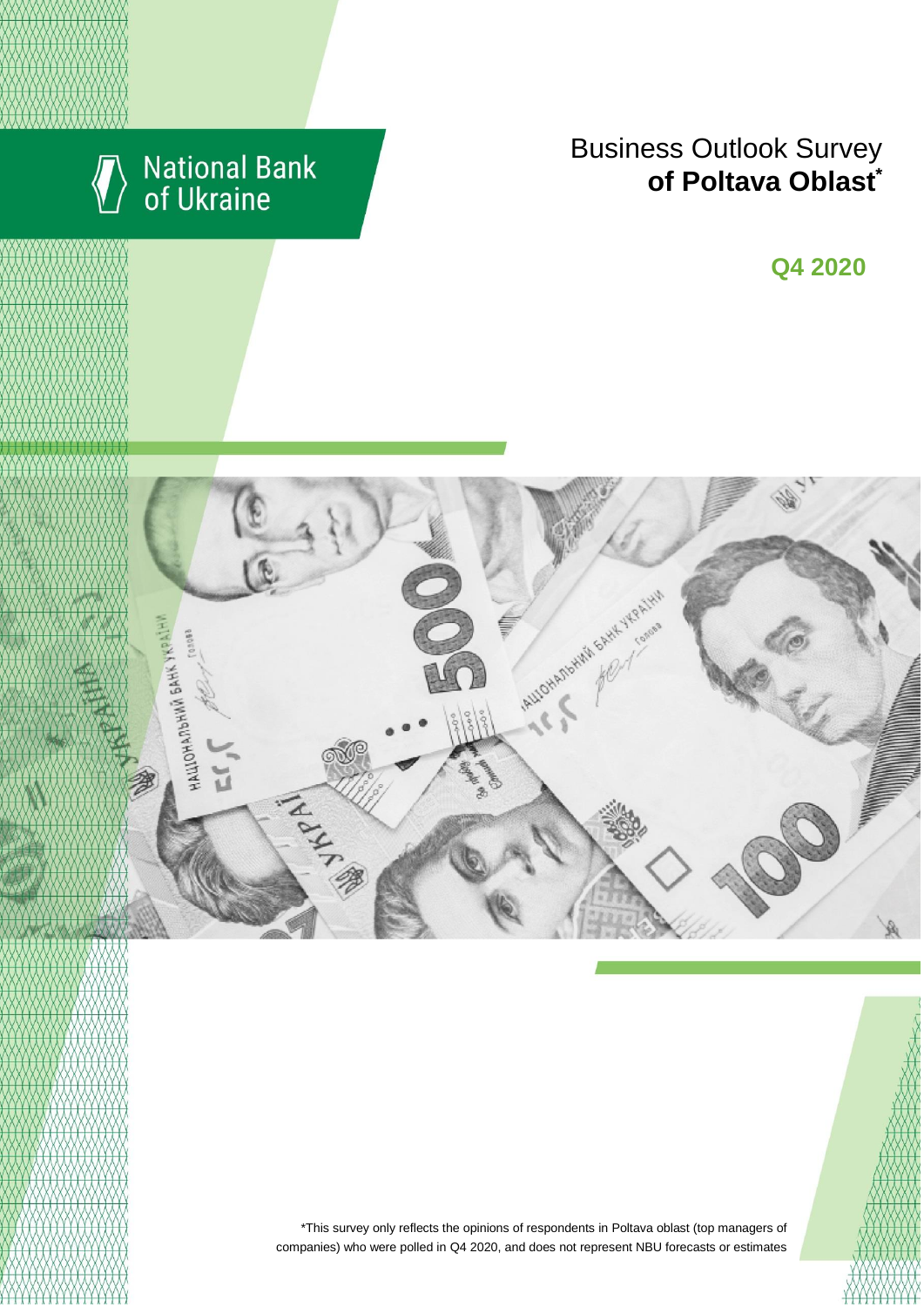**A survey of companies carried out in Poltava oblast in Q4 2020 showed that respondents expected a slower drop in the output of Ukrainian goods and services, and had moderate expectations for the performance of their companies over the next 12 months on the back of a tighter quarantine.** Respondents expected inflation to increase and the domestic currency to depreciate more noticeably.

**The top managers of companies said they expected that over the next 12 months:**

- **the output of Ukrainian goods and services would drop** at a slower pace: the balance of expectations was (-14.6%) compared with (-22.0%) in Q3 2020 and (-24.4%) across Ukraine (Figure 1)
- **the growth in prices for consumer goods and services would accelerate:** 61.0% of respondents expected the inflation rate to be higher than 7.5% compared with 42.5% in the previous quarter and 50.8% across Ukraine. Respondents referred to production costs and the exchanger rate as **the main inflation drivers** (Figure 2)
- **the domestic currency would continue to depreciate:** a total of 85.4% of respondents (compared with 70.7% in the previous quarter) expected the hryvnia to weaken against the US dollar, with the figure across Ukraine being 87.1%
- **the financial and economic standings of their companies would remain unchanged:** the balance of expectations was 0.0% (compared with 2.5% in Q3 2020). Сompanies across Ukraine expected their financial and economic standings to improve slightly (1.3%) (see Table)
- **total sales of their own products would increase moderately:** the balance of responses was 2.4% compared with 5.0% in the previous quarter (see Table). External sales were expected to decrease: the balance of responses was (-11.1%) compared with 23.5% in Q3 2020. Overall, companies across Ukraine expected sales to increase moderately, the balances of responses being 7.1% and 3.8% respectively
- **investment in machinery, equipment, and tools would increase:** the balance of responses was 5.3% (compared to (-2.6%) in Q3 2020). **Investment in construction was expected to decrease**: the balance of response was (-10.5%) compared to 5.1% in the previous quarter. Across Ukraine, the balances of responses were 3.8% and (-4.5%) respectively
- **staff numbers at their companies would decrease** (such expectations have been reported for three quarters in a row): the balance of responses was (-20.0%) compared with (-17.1%) in Q3 2020 and (-9.9%) across Ukraine (Figure 4)
- **both purchase and selling prices would grow at a faster pace:** the balances of responses were 85.4% and 51.2%, respectively (compared with 82.9% and 43.9% in Q3 2020) (Figure 6). Respondents referred to raw material and supplies prices as the main selling price drivers (Figure 7)
- **per-unit production costs would increase** at a slower pace: the balance of responses was 50.0% compared with 62.5% in Q3 2020. At the same time, **the growth in wage costs per staff member was expected to accelerate significantly:**  the balance of responses was 65.9% compared with 45.0% in Q3 2020 (Figures 4 and 6)

Respondents referred to weak demand, raw material, supplies and energy prices as **the main drags on the ability of their companies to boost production** (Figure 5).

Respondents continued to expect **an increase in their borrowing needs** in the near future (Figure 8). 51.2% of the respondents planned to take out bank loans and usually opted for domestic currency loans. The percentage of respondents who said lending conditions had tightened increased compared to the previous quarter (Figure 9). Respondents continued to refer to high interest rates as the main factor that deterred them from taking out loans (Figure 10).

**A total of 95.1% of respondents** said that **they had encountered no difficulties in effecting transactions with funds deposited in bank accounts** (96.9% across Ukraine).

#### **Assessments of financial and economic standings as of the time of the survey** (Figure 3)

- **Companies have assessed their current financial and economic standings as bad** for three quarters in a row: the balance of responses was (-17.1%) (as in the previous quarter) and compared to (-3.2%) across Ukraine.
- **Finished goods stocks remained at a level lower than the normal one**: the balance of responses was (-24.0%) compared with (-26.9%) in Q3 2020.
- **Companies in the region had a sufficient amount of unutilized production capacity to meet any unexpected rise in demand:** the balance of responses was 12.2% compared with 14.6% in the previous quarter.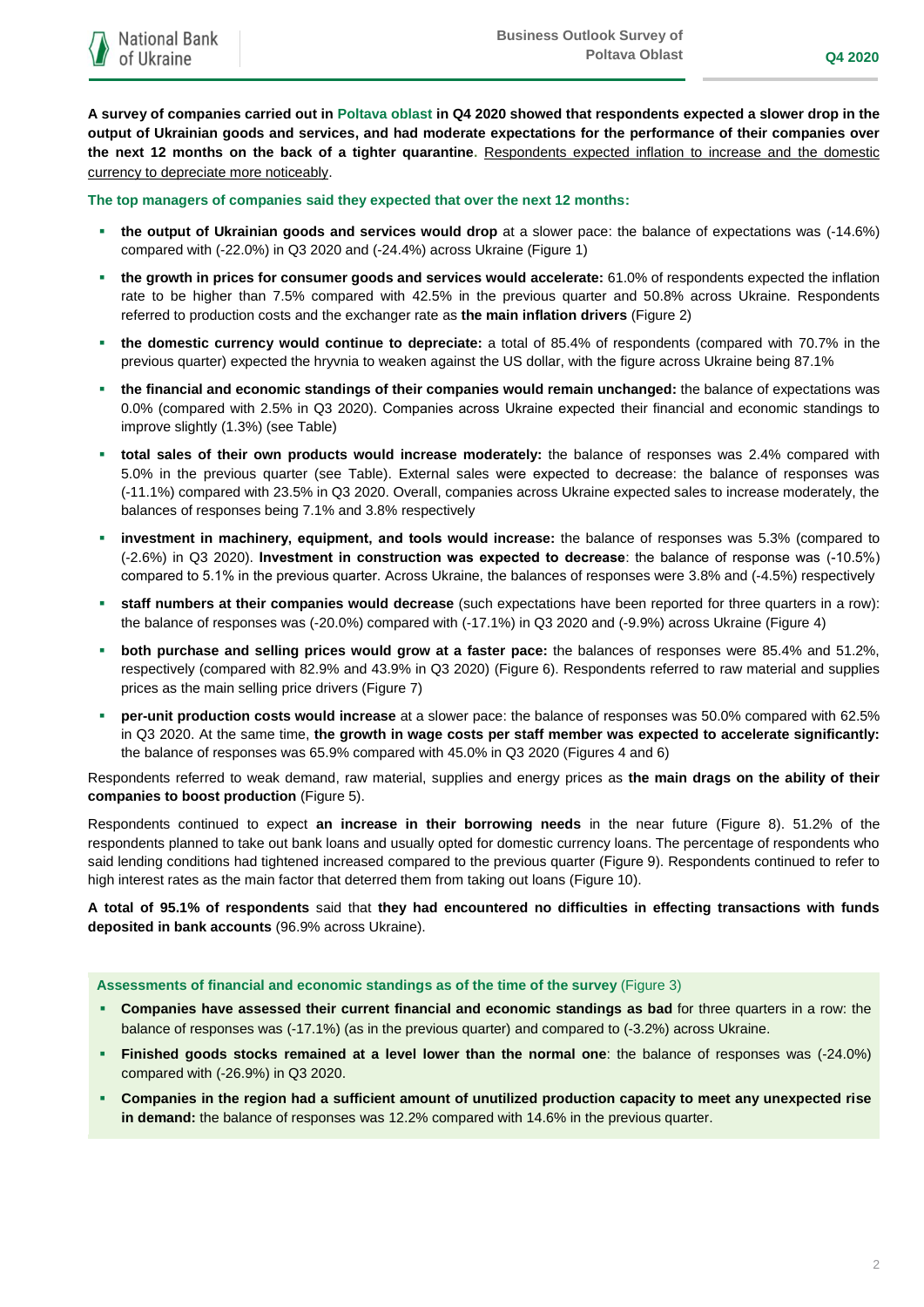### **Survey Details1,2**



- **Period: 5 November through 1 December 2020.**
- A total of 41 companies were polled.
- A representative sample was generated on the basis of the following economic activities: agriculture, the mining and manufacturing industries and others economic activities.



## **Business Outlook Index for Next 12 Months in Terms of Regions<sup>3</sup> , %**

| <b>Expectations over next 12 months for</b>   | Balances of responses, % |       |                   |         |         |
|-----------------------------------------------|--------------------------|-------|-------------------|---------|---------|
|                                               | Q4 19                    | Q1 20 | Q <sub>2</sub> 20 | Q3 20   | Q4 20   |
| Financial and economic standings              | 8.8                      | 2.8   | $-16.7$           | 2.5     | 0.0     |
| <b>Total sales</b>                            | 13.9                     | 10.3  | $-11.6$           | 5.0     | 2.4     |
| Investment in construction                    | 3.0                      | 5.4   | $-32.6$           | 5.1     | $-10.5$ |
| Investment in machinery, equipment, and tools | 15.2                     | 16.2  | $-18.6$           | $-2.6$  | 5.3     |
| Staff numbers                                 | $-8.3$                   | 2.6   | $-13.6$           | $-17.1$ | $-20.0$ |

#### **Table. The Business Outlook Index of Companies in Poltava Oblast and Its Components**

1

<sup>1</sup> This sample was generated in proportion to the contribution of each region and each economic activity to Ukraine's gross value added.

<sup>2</sup> Data for totals and components may be subject to rounding effects.

<sup>&</sup>lt;sup>3</sup> The business outlook index (BOI) is an aggregate indicator for expected business performance over the next 12 months. It is calculated using the balances of respondents' responses regarding changes in the financial and economic standings of their companies and future economic activity.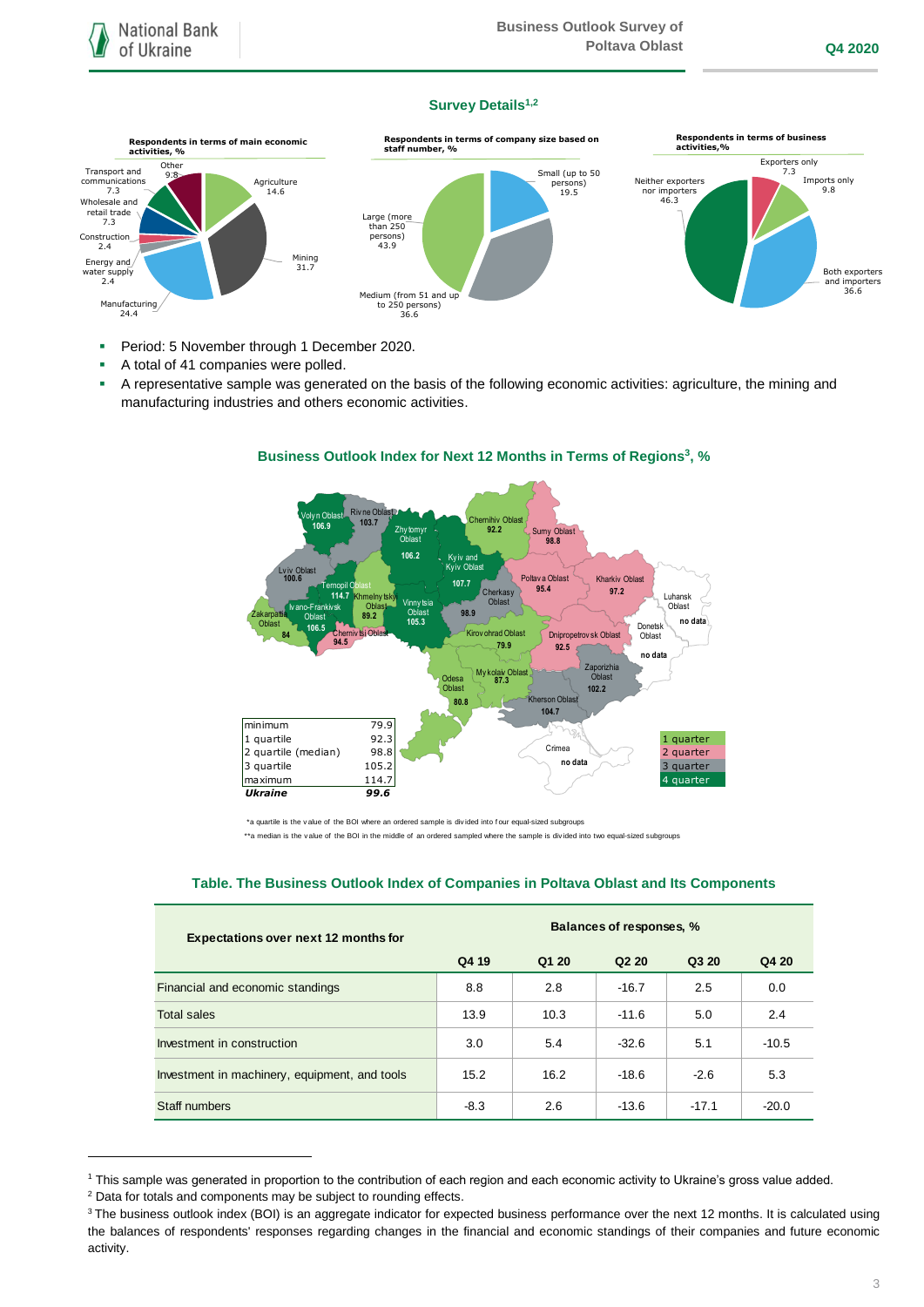#### Figure 1 Figure 2







-30 -20 -10 0 10 20 Q4 19 Q1 20 Q2 20 Q3 20 Q4 20 **Companies' economic activity as of the time of the survey, balance of responses** Financial and economic standings Finished goods stocks **Unutilized production capacity** 

## Figure 5 **Figure 6**



### Figure 3 Figure 4

**Staff level and wage cost expectations for next 12 months, balance of responses**





#### **Expectations of producer prices for next 12 months, balance of responses**